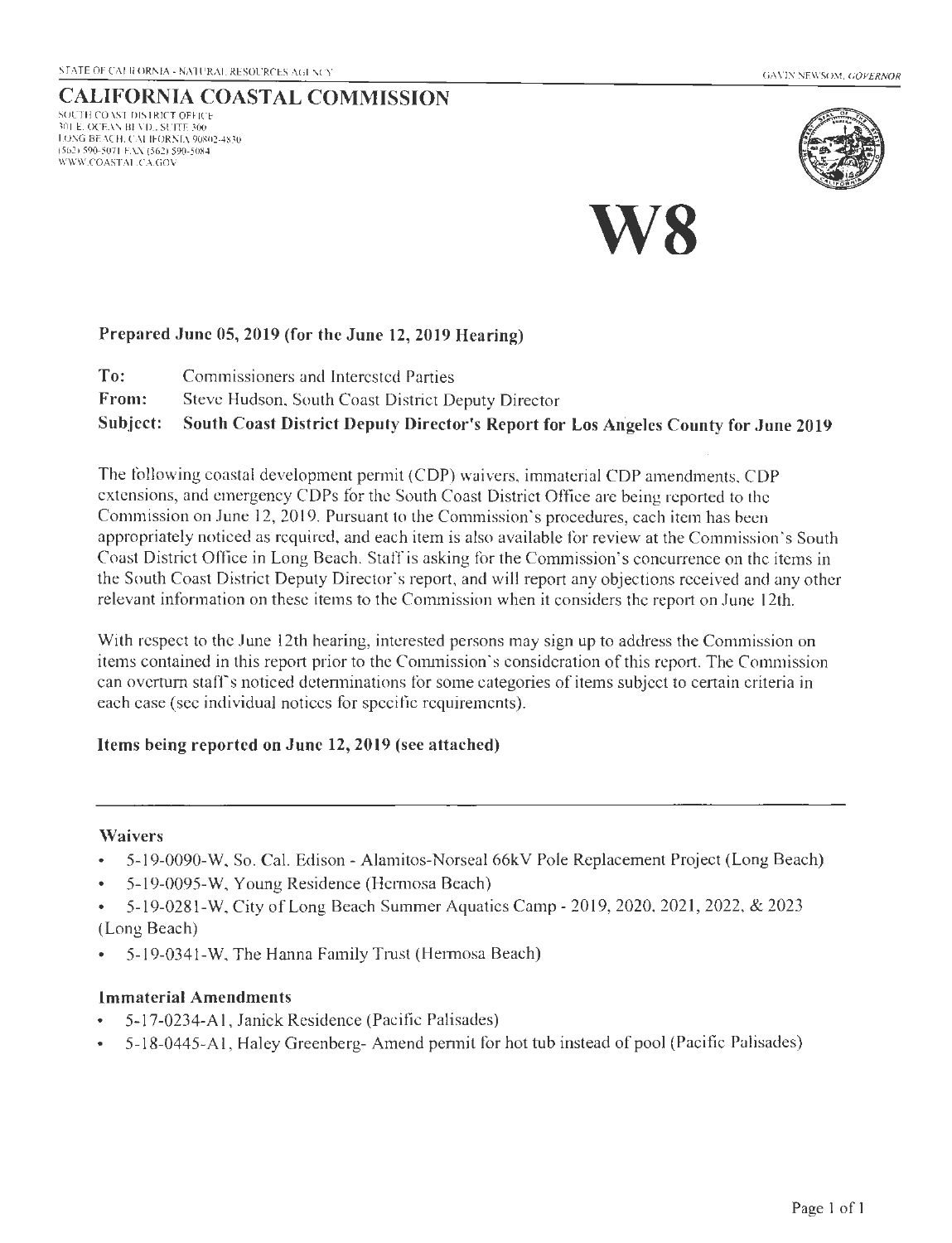$\label{eq:2.1} \frac{1}{\sqrt{2}}\left(\frac{1}{\sqrt{2}}\right)^{2} \left(\frac{1}{\sqrt{2}}\right)^{2} \left(\frac{1}{\sqrt{2}}\right)^{2} \left(\frac{1}{\sqrt{2}}\right)^{2} \left(\frac{1}{\sqrt{2}}\right)^{2} \left(\frac{1}{\sqrt{2}}\right)^{2} \left(\frac{1}{\sqrt{2}}\right)^{2} \left(\frac{1}{\sqrt{2}}\right)^{2} \left(\frac{1}{\sqrt{2}}\right)^{2} \left(\frac{1}{\sqrt{2}}\right)^{2} \left(\frac{1}{\sqrt{2}}\right)^{2} \left(\$ 

 $\mathcal{A}^{\text{max}}_{\text{max}}$ 

 $\label{eq:2.1} \frac{1}{\sqrt{2}}\int_{\mathbb{R}^3}\frac{1}{\sqrt{2}}\left(\frac{1}{\sqrt{2}}\right)^2\frac{1}{\sqrt{2}}\left(\frac{1}{\sqrt{2}}\right)^2\frac{1}{\sqrt{2}}\left(\frac{1}{\sqrt{2}}\right)^2\frac{1}{\sqrt{2}}\left(\frac{1}{\sqrt{2}}\right)^2.$ 

 $\label{eq:2.1} \frac{1}{2} \int_{\mathbb{R}^3} \frac{1}{\sqrt{2}} \, \frac{1}{\sqrt{2}} \, \frac{1}{\sqrt{2}} \, \frac{1}{\sqrt{2}} \, \frac{1}{\sqrt{2}} \, \frac{1}{\sqrt{2}} \, \frac{1}{\sqrt{2}} \, \frac{1}{\sqrt{2}} \, \frac{1}{\sqrt{2}} \, \frac{1}{\sqrt{2}} \, \frac{1}{\sqrt{2}} \, \frac{1}{\sqrt{2}} \, \frac{1}{\sqrt{2}} \, \frac{1}{\sqrt{2}} \, \frac{1}{\sqrt{2}} \, \frac{1}{\sqrt{2}} \,$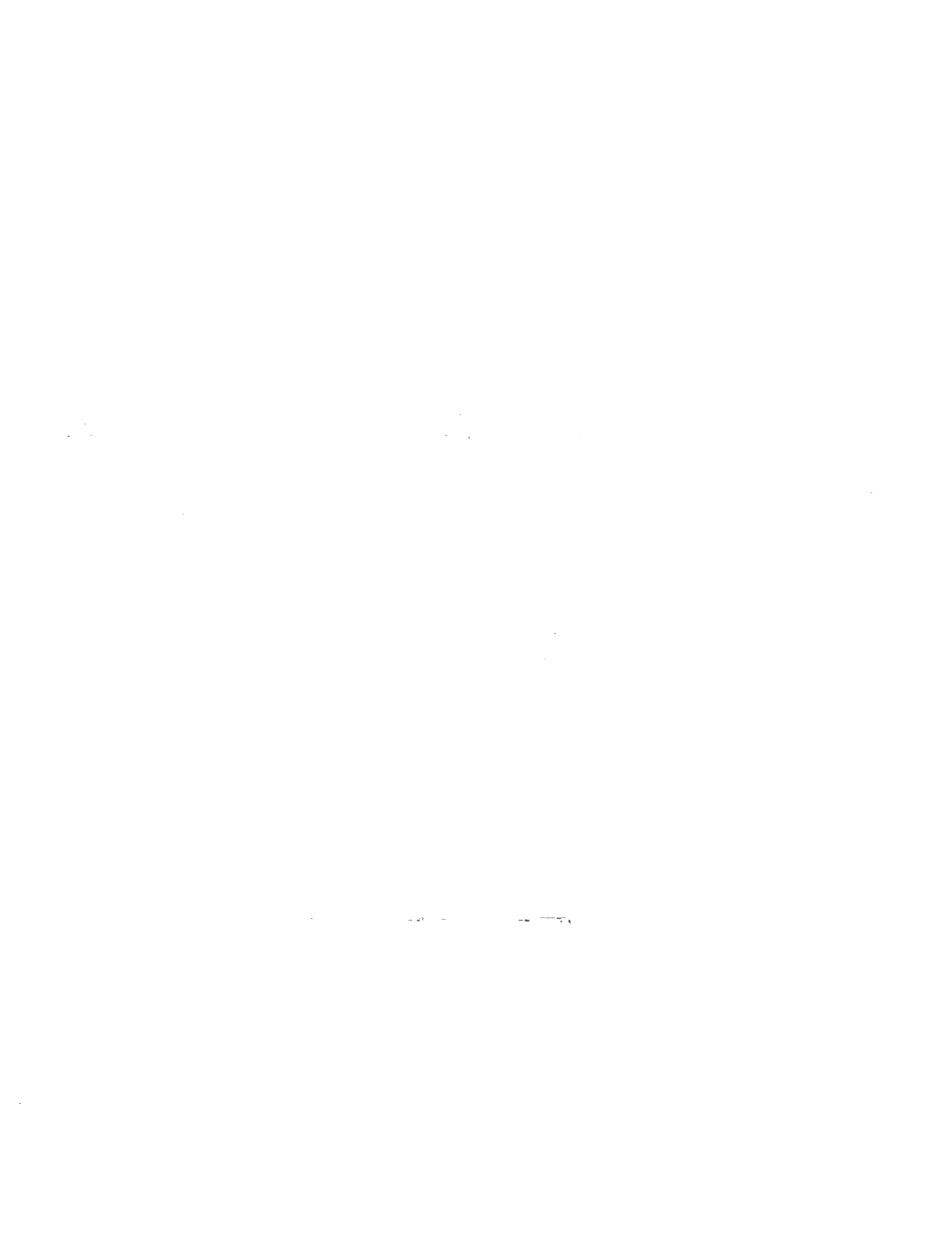#### **CALIFORNIA COASTAL COMMISSION** SOUTH COAST DISTRICT OFFICE 301 E. OCEAN BLVD .. SUITE 300 LONG BEACH. CALIFORNIA 90802-44 16 PH (562) 590-5071 - FAX (562) 590-5084<br><u>WWW.COASTAL.CA.</u>GOV



May 31,2019

# **Coastal Development Permit De Minimis Waiver Coastal Act Section 30624.7**

Based on the project plans and information provided in your permit application for the development described below, the Executive Director of the Coastal Commission hereby waives the requirement for a Coastal Development Permit pursuant to Section 13238. 1, Title 14, California Code of Regulations. If, at a later date, this information is found to be incorrect or the plans revised, this decision will become invalid; and, any development occurring must cease until a coastal development permit is obtained or any discrepancy is resolved in writing.

**Waiver:**  5-19-0090-w **Applicant:** Southern California Edison

**Location:**  Adjacent to coastal saltmarsh wetlands within the SCE right-of-way of the Los Angeles Deptartment of Water and Power property, South of East 2<sup>nd</sup> Street/Westminster Blvd., between Seacrest Ct. and Studebaker Rd., City of Long Beach (Los Angeles County APN: 7237-020-054).

**Proposed Development:** Replacement of damaged and aging electrical infrastructure on the Alamitos-Norseal 66kV subtransmission line, including replacement of a 1 00 foot-high lattice steel tower (which was removed after being struck by a vehicle in June of  $2017$ ), with a 100 foot-high tubular steel pole to be located approximately 100 feet north of where the lattice tower was located; and removal of two wooden poles and associated electrical infrastructure located within the roadside shoulder. Approximately 2,600 square feet of disturbed upland habitat will be impacted, and the proposed location of the new tubular steel pole will be located approximately 50 feet away from the identified coastal salt marsh wetland. Measures proposed by the applicant to minimize impacts to adjacent habitat include: 1) all components of the proposed project will occur outside of jmisdictional waters including wetlands; 2) vehicle access to work sites for all poles will be achieved via existing paved or dirt access roads or disturbed/nonnative habitat directly off of East 2<sup>nd</sup> Street/Westminster Blvd., and the entry road to the LADWP facility; 3) a wetlands/waters monitor will be present during all construction activities, and waters adjacent to work areas will be flagged; 4) all work must be conducted during dry conditions; 5) no blading or grading of existing access roads at drainage crossings will be permitted; and 6) appropriate construction Best Management Practices (BMPs) will be implemented. All work is expected to be less than three weeks.

**Rationale:** Although the Jurisdictional Delineation Letter submitted by the applicant *(Jurisdictional*) *Delineation Letter Report Alamitos-Norseal 66/cV Subtransmission Pole Replacement Project (TDJ 280355} Long Beach, Los Angeles County, CA.* dated September 18, 2018) identifies coastal saltmarsh wetland habitat within the survey area, all proposed work, including removing and replacing the poles utilizing heavy vehicles entering and existing the site, will not impact the adjacent wetland or associated habitat.

The project is consistent with Chapter 3 policies of the Coastal Act and previous Commission approvals. The measures proposed by the applicant to avoid impacts to jurisdictional and wetland habitat will ensure that the proposed development will not adversely impact coastal resources, public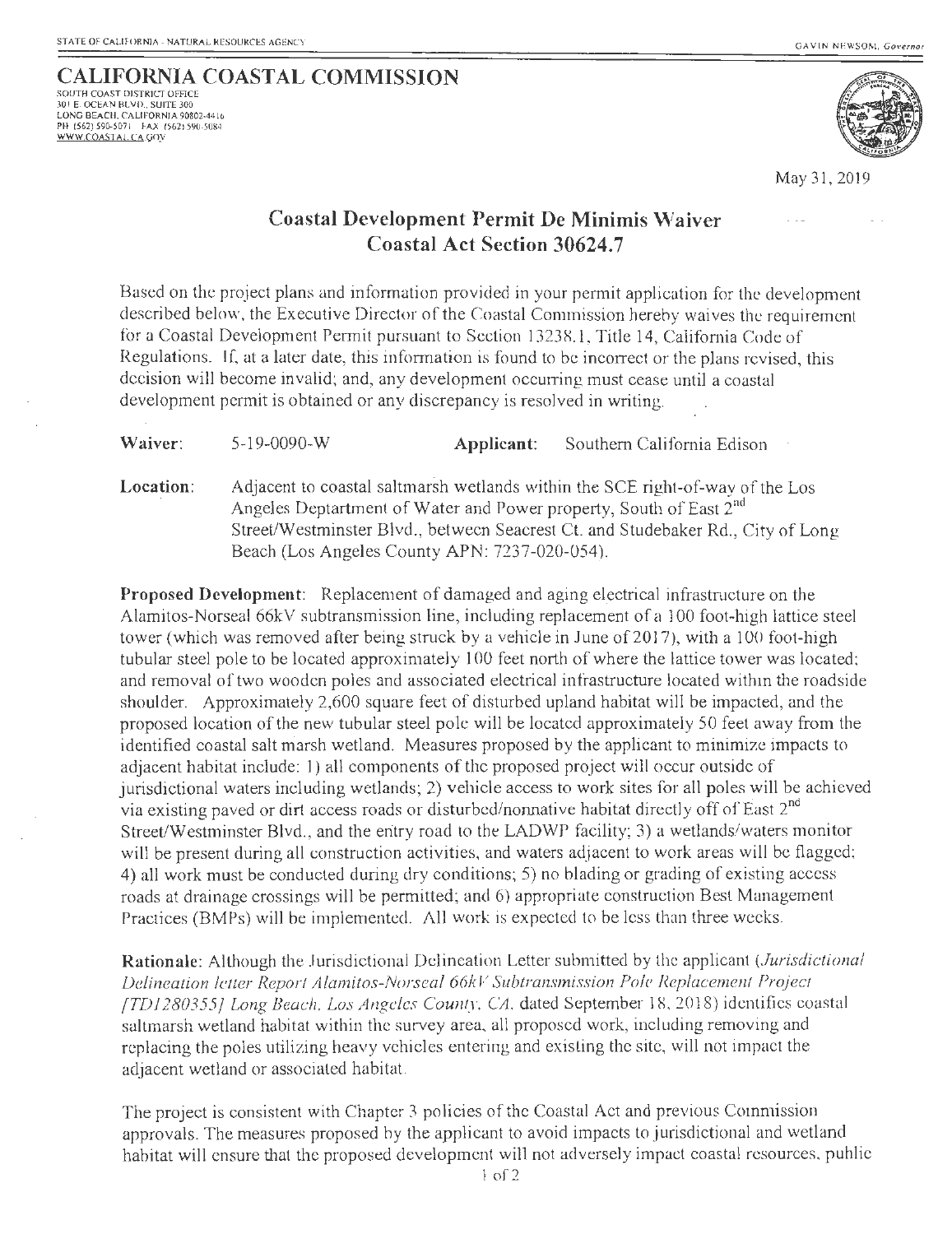# **Coastal Development Permit De Minimis Waiver**

5-19-0090-W (Southern California Edison)

access, or public recreation opportunities, and is consistent with past Commission actions in the area and Chapter Three policies of the Coastal Act.

This waiver will not become effective until reported to the Commission at their **June 12-14, 2019**  meeting and the site of the proposed development has been appropriately noticed, pursuant to 13054(b) of the California Code of Regulations. The Notice of Pending Permit shall remain posted at the site until the waiver has been validated and no less than seven days prior to the Commission hearing. If four (4) Commissioners object to this waiver of permit requirements, a coastal development permit will be required.

John Ainsworth, Executive Director

 $\sim 10^7$ 

 $\mathcal{L}$   $\mathcal{L}$ 

*{Vl." .*.. Qr . . (

Mandy Revell Coastal Program Analyst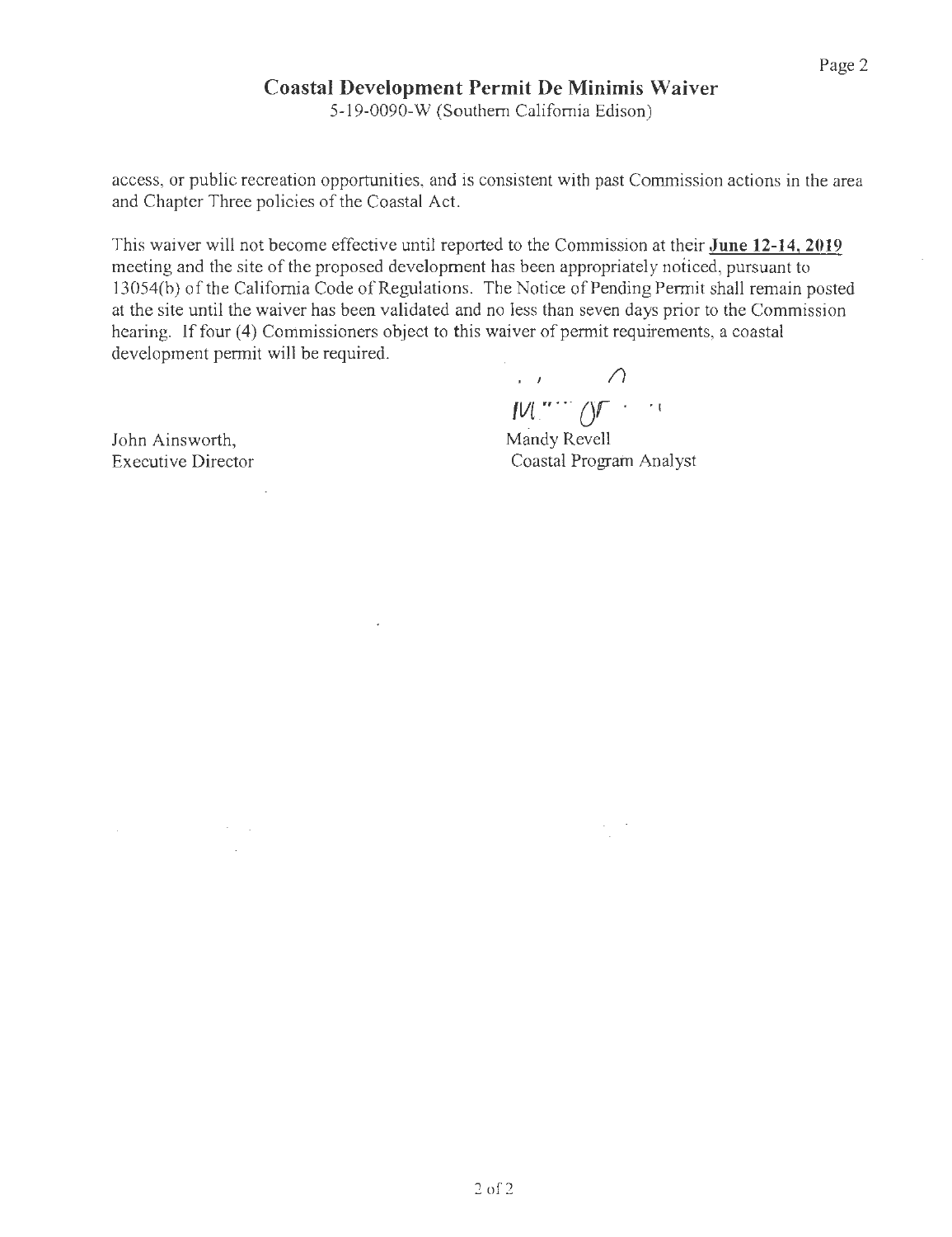

May 31,2019

# **Coastal Development Permit De Minimis Waiver Coastal Act Section 30624.7**

Based on the project plans and information provided in your permit application for the development described below, the Executive Director of the Coastal Commission hereby waives the requirement for a Coastal Development Permit pursuant to Section 13238.1 , Title 14, California Code of Regulations. If, at a later date, this information is found to be incorrect or the plans revised, this decision will become invalid; and, any development occurring must cease until a coastal development permit is obtained or any discrepancy is resolved in writing.

**Waiver:** 5-19-0095-w

**Applicant:** Bryan Young

Location: 337 26<sup>th</sup> St., Hermosa Beach (Los Angeles County) (APN: 4181-024-028)

Proposed Development: Demolition of a 1,568 square foot residential structure, and construction of a 30-foot high, 3-story, 3, 755 square foot single family residence with roof deck and attached 2-car garage on a 2,48 1 square foot lot. Low and moderate water usage landscaping is proposed.

**Rationale:** The subject site is located approximately 0.18 mile inland from the beach on a 2,481 sq. ft. lot designated R-2 (Medium-Density Residential) by the City of Hermosa Beach's certified Land Use Plan (LUP); not between the first public road and the sea. Construction best management practices including daily clean up, disposal and/or recycling of debris, and the use of sandbags to control erosion during construction are included in the project plans to prevent construction activities from impacting coastal and marine resources and water quality. The existing driveway location will be used to access the new attached two-car garage, with one available guest parking space adjacent to the garage resulting in no change in parking or access. The project has received an approval in concept from the City of Hermosa Beach on January 15, 2019. The proposed project design is compatible with the character of surrounding development and does not have any adverse effects on visual or coastal resources, public recreation or coastal access. Also, the proposed development will not prejudice the City's ability to prepare a Certified Local Coastal Program and is consistent with the designation in the City's certified LUP, past Commission actions in the area and Chapter 3 policies of the Coastal Act.

This waiver will not become effective until reported to the Commission at their June 12-15, 2019 meeting and the site of the proposed development has been appropriately noticed, pursuant to 13054(b) of the California Code of Regulations. The Notice of Pending Permit shall remain posted at the site until the waiver has been validated and no less than seven days prior to the Commission hearing. If four ( 4) Commissioners object to this waiver of permit requirements, a coastal development permit will be required. /\

'  $\overline{4}$ 

Jack Ainsworth Mandy Revell<sup>1</sup> Acting Executive Director **Coastal Program Analyst** Coastal Program Analyst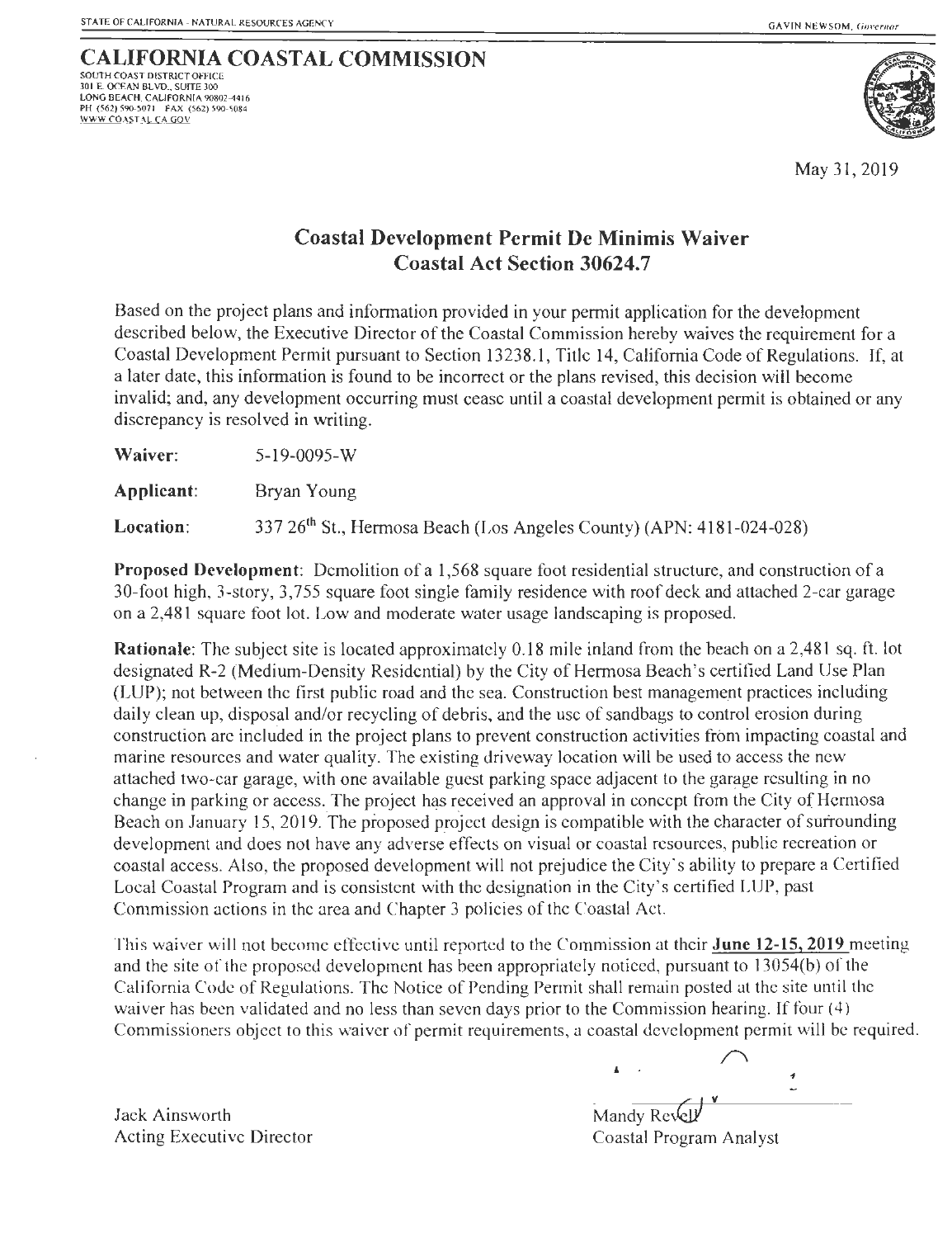### **CALIFORNIA COASTAL COMMISSION** 301 E OCEAN BI VD., SUITE 300 LONG BEACH, CALIFORNIA 90802-4830<br>PH (562) 590-5071 - FAX (562) 590-5084 V.WW COASTAL CA GO\'



May 30, 20 19

# **Coastal Development Permit De Minimis Waiver Coastal Act Section 30624.7**

Based on the project plans and information provided in your permit application for the development described below, the Executive Director of the Coastal Commission hereby waives the requirement for a Coastal Development Permit pursuant to Section 1323 8. I, Title 14, California Code of Regulations. If, at a later date, this information is found to be incorrect or the plans revised, this decision will become invalid; and, any development occurring must cease until a coastal development permit is obtained or any discrepancy is resolved in writing.

**Waiver:** 5- 19-0281 -W

**Applicant:** City of Long Beach Parks, Recreation and Marine, Gerardo Mouet

**Location:** 4320 E. Olympic Plaza, Long Beach, Los Angeles County (APNs: 725639903. 725640902)

**Proposed Development:** Temporary Summer Aquatics Camp to be operated on the sandy beach near the existing outdoor Belmont Pool. The camp will operate from June-August and will involve the installation of temporary structures including a 6' high, 50' x75' chainlink fence, two 12' high shade canopies, and a I 00 sq. ft. storage bin. The camp will provide childcare for approximately 80 children per week, through the summers of 2019, 2020, 2021, 2022, & 2023

**Rationale:** The City of Long Beach Summer Aquatics Camp program operated at the indoor Belmont Plaza pool until the pool's recent demolition. The temporary location for the camp is outside on the beach between the existing outdoor pool and the beach maintenance building at Belmont Plaza. The temporary tructures for the camp will be installed in June and removed in September of each year, and these structures will not impede public access to the beach. The proposed project is consistent with past Commission actions in the area, and this is the first renewal of the prior 2-year approval of this eamp (5-17-0329-W). The proposed development will not adversely impact coastal resources, public access, or public recreation opportunities, and is consistent with past Commission actions in the area and Chapter Three policies of the Coastal Act.

This waiver will not become effective until reported to the Commission at its **June 12-14, 2019** meeting and the site of the proposed development has been appropriately noticed, pursuant to 13054(b) of the California Code of Regulations. The Notice of Pending Permit shall remain posted at the site until the waiver has been validated and no less than seven days prior to the Commission hearing. If four (4) Commissioners object to this waiver of permit requirements, a coastal development permit will be required.

Sincerely,

John Ainsworth Executive Director

/

Coastal Program Analyst

cc: File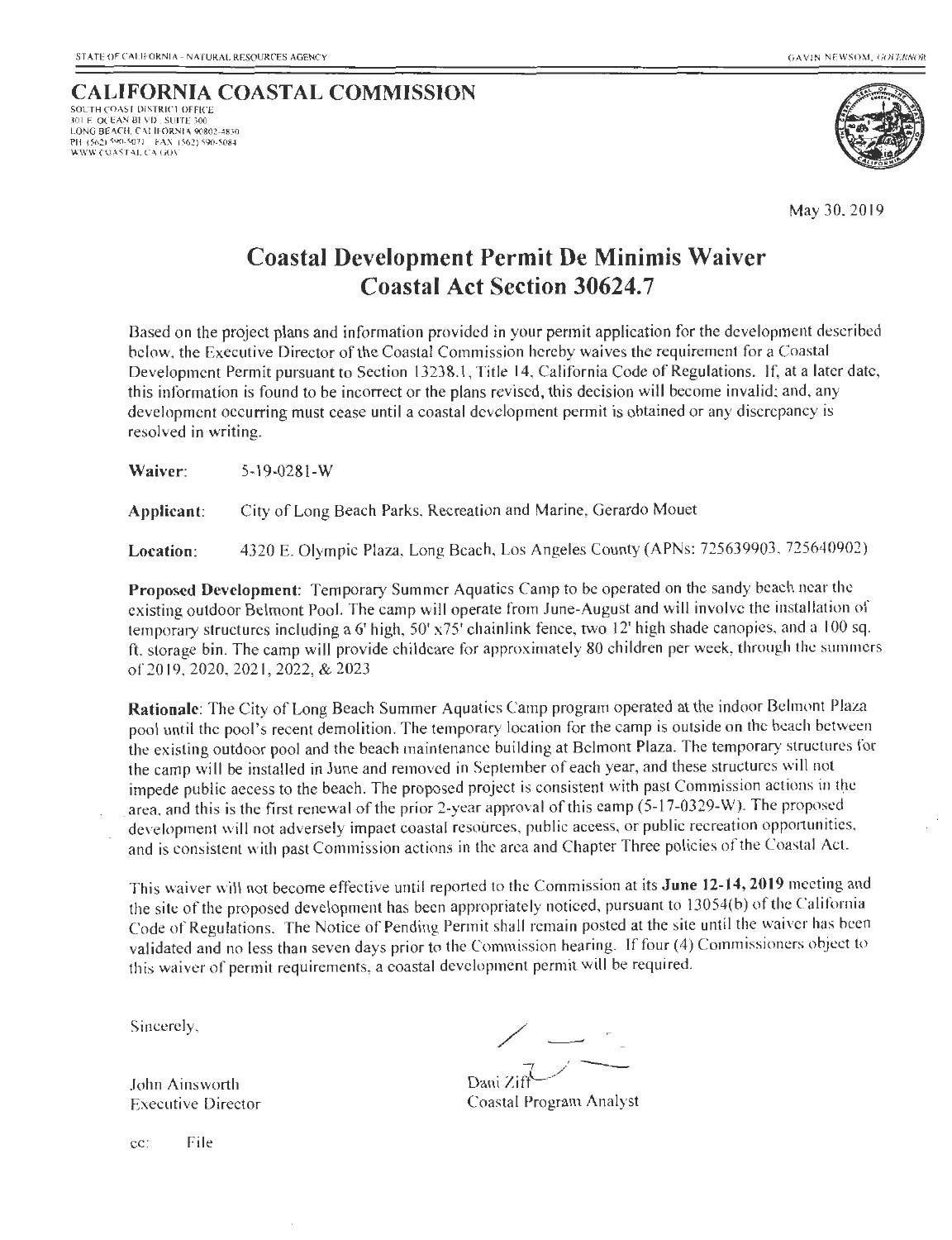#### **CALIFORNIA COASTAL COMMISSION** SOUTH COAST DISTRICT OFFICE 301 E OCEAN BLVD, SUITE 300

LONG BFACH, CALIFORNIA 90802 PH (562) 590-5071 FAX (562) 590-5084 WWW COASTAL CA GON



May 31, 2019

# **Coastal Development Permit Waiver Improvements to Existing Structures or Repair and Maintenance Coastal Act Section 30610**

Based on the project plans and information provided in your permit application for the development described below, the Executive Director of the Coastal Commission hereby waives the requirement for a Coastal Development Permit pursuant to Section 13250(c), Section 13252(e), or Section 13253(c), Title 14, California Code of Regulations. If, at a later date, this information is found to be incorrect or the plans revised, this decision will become invalid; and, any development occurring must cease until a coastal development permit is obtained or any discrepancy is resolved in writing.

Waiver: 5-19-0341-W **Applicant**: Steven and Jeanine Hanna, Hanna Family Trust

**Location:** 120 Manhattan Ave., Hermosa Beach, Orange County (APN: 4188-013-042)

**Proposed Development:** After-the-fact approval of the demolition of an existing single family home and construction of a 32-ft. tall, 3-story, 1,848 sq. ft. duplex, and a new 373 sq. ft. ground floor addition, 742 sq. ft. second floor addition, roof deck, and partial demolition of a balcony.

**Rationale:** The subject site is a 2,540 sq. ft. lot located on a walk-street approximately 550 ft. inland of the public beach, in the southern end of Hermosa Beach and is designated R-3 High Density Residential by the City of Hermosa Beach's Certified Land Use Plan (LUP). The site was developed with a single family home, however the demolition of this single family home and subsequent construction of the duplex occurred without the benefit of a Coastal Development Permit. This work was not undertaken by the current owner. The site is currently developed with a 1.848 sq. ft., 30 ft. tall, 3-story duplex, l-ear garage, and shed, constructed in 1979. The current proposal also includes a 373 sq. ft. addition of a 2-car garage on the ground floor, and a 742 sq. ft. 2<sup>nd</sup> floor addition. The proposed development was approved in concept by the City's Planning Department on March 14, 2019. The height increase is consistent with the LUP's height limit of 35 ft. The project will provide 4 parking spaces for 2 dwelling units and will not impact coastal access. The proposed development is compatible with the character of surrounding development and will not adversely impact visual or coastal resources, public access, or public recreation opportunities. lt is consistent with Chapter Three policies of the Coastal Act, and it will not prejudice the City's ability to prepare a certified Local Coastal Program.

This waiver will not become effective until reported to the Commission at its **June 12-14,2019**  meeting. If three (3) Commissioners object to this waiver of permit requirements, a coastal development permit will be required.

> John Ainsworth Executive Director

Alexander Yee / Coastal Program Analyst

cc: File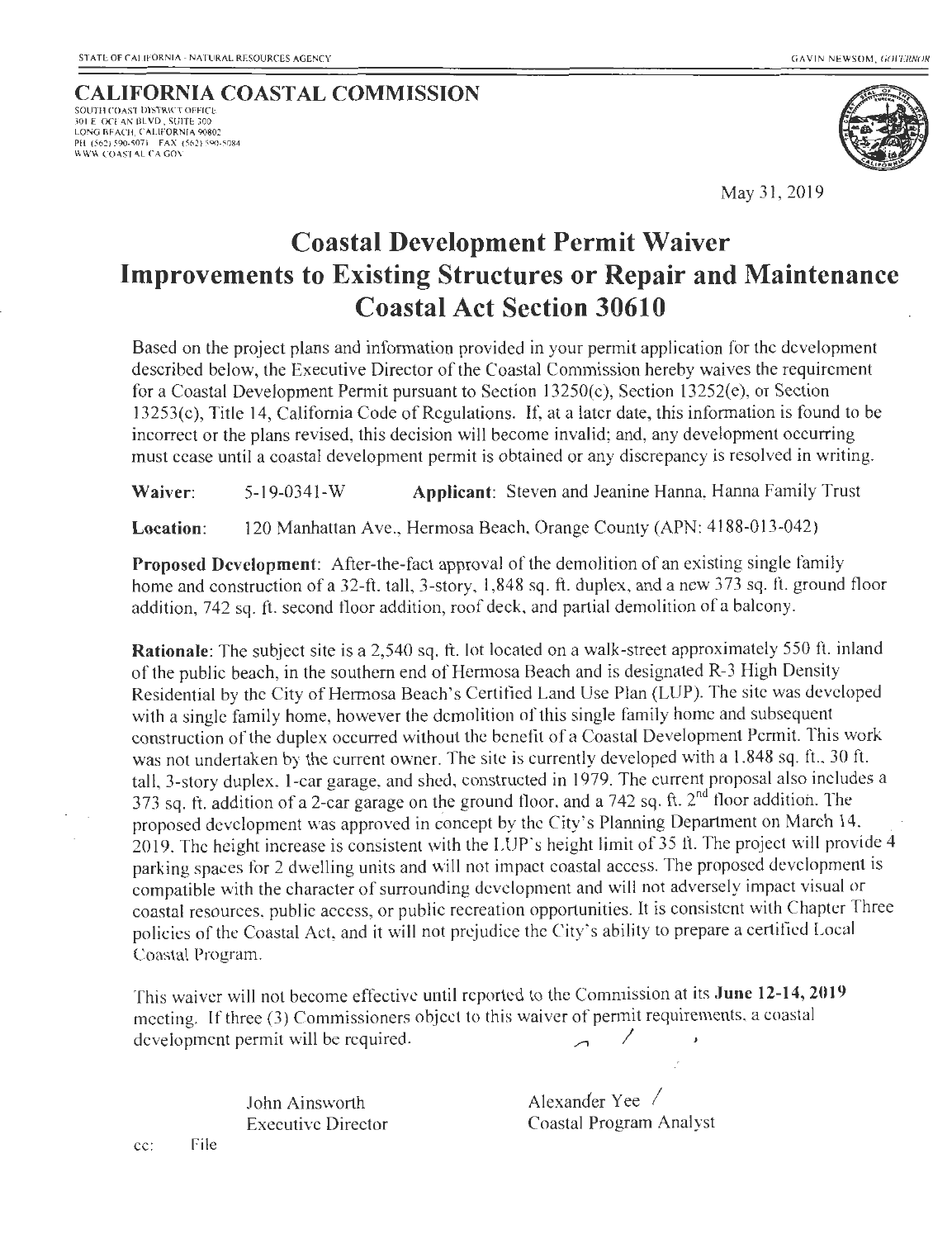### **CALIFORNIA COASTAL COMMISSION** SOUTH COAST DISTRICT OFFICE *30* I ~ OCEAN BL I'D , SLI ITE 300 LONG 131 ·ICH. CALI FUR'IIA 90802--1810 PH (~562) S90-\$071 - FAX (~562) S90-\$084<br>WWW.COASTAL CA GOV



# **NOTICE OF PROPOSED IMMATERIAL PERMIT AMENDMENT**

Coastal Development Permit Amendment No. 5-17-0234-A1

May 28,2019

**To:** All Interested Parties

**From:** John Ainsworth. Executive Director

**Subject:** Permit No. **5-17-0234-Al** granted to **MBJJ, LLC I John Janick** for: Construction of a one-story. 36-ft. high, 9,310 sq. ft. single-family residence over a two-level basement with an attached 851 sq. ft. three-car garage on a partial caisson grade beam foundation with retaining walls, restoration of the previously graded bluff edge, and 3,880 cu. yds. of grading on a vacant 3 1, 194 sq. ft. blufftop lot.

**Project Site:** 14904 Corona Del Mar, Pacific Palisades. Los Angeles County

The Executive Director of the California Coastal Commission has reviewed a proposed amendment to the above referenced permit, which would result in the following change(s):

## **Construction of a new below-grade 754** sq. **ft. swimming pool and 84** sq. **ft. spa.**

## **FINDINGS**

Pursuant to 14 Cal. Admin. Code Section 13 166(b) this amendment is considered to be IMMATERIAL and the permit will be amended accordingly if no written objections are received within ten working days of the date of this notice. If an objection is received, the amendment must be reported to the Commission at the next regularly scheduled Commission hearing. This amendment has been considered "immaterial" for the following reason(s):

As proposed, the swimming pool and spa will be constructed with a conventional foundation and will not utilize a caisson foundation to meet geologic stability requirements. Special Condition No.2 of the Commission's approval of the home on the site. which is currently under construction. prohibits shoreline or bluff protective devices to protect pools and other accessory structures on the site (Ref: CDP 5-17-0234). Furthermore, the applicant's geotechnical consultant has confirmed that in the unlikely event a slope failure or erosion threatens or exposes the pool, the pool may be removed without further damage to the slope or the residence, as the pool does not include any deepened foundation elements (Ref: Geotechnical Memorandum, dated May 8, 2019, by Byer Geotechnical, Inc.). Thus, as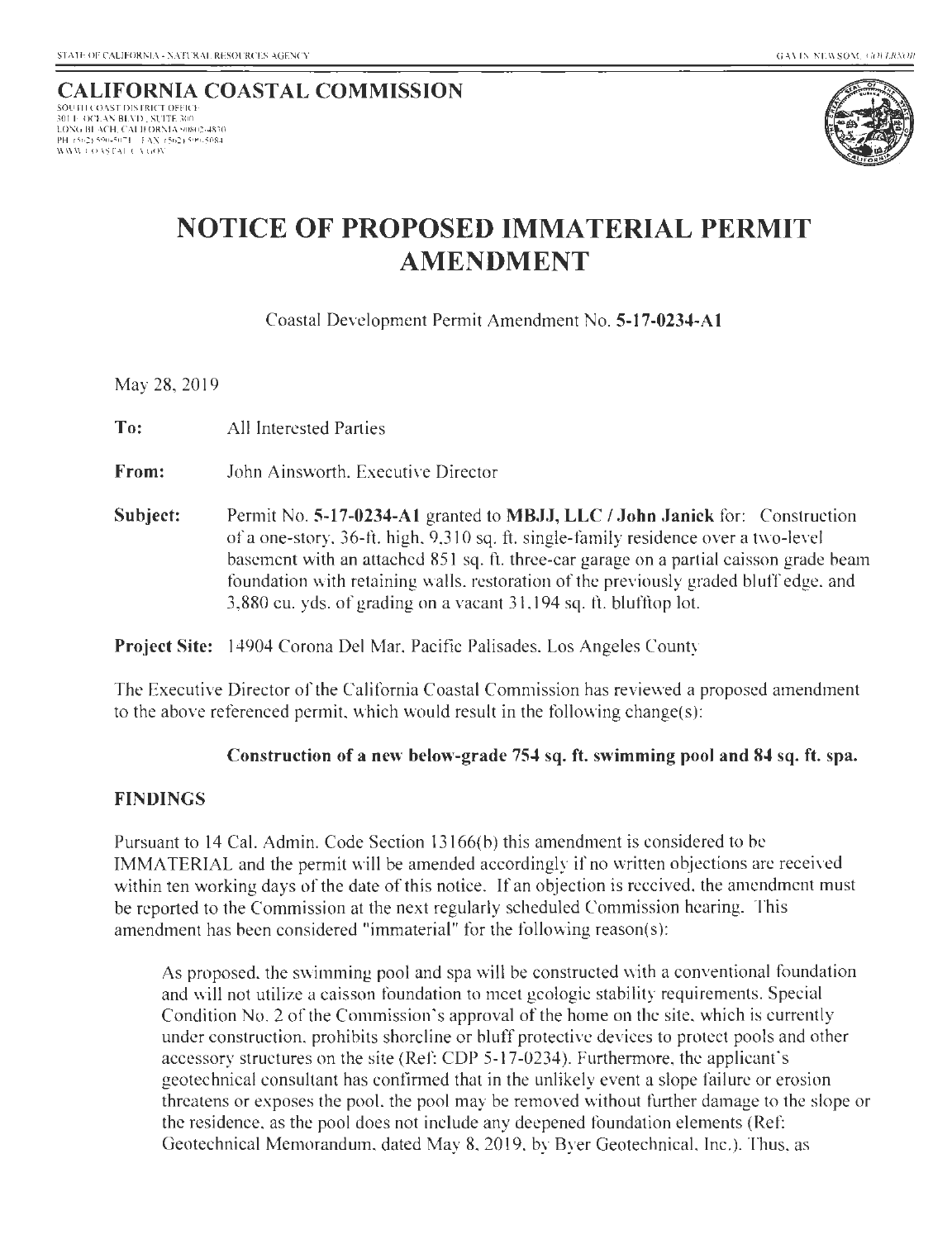# **Notice of Proposed Immaterial Permit Amendment**

5-1 7-0234-Al

proposed, the swimming pool and spa are not expected to result in any adverse geologic or visual impacts and are consistent with the Chapter 3 policies of the Coastal Act and previous Commission approvals.

If you have any questions about the proposal or wish to register an objection, please contact Eric Stevens at the phone number provided above.

 $\mathcal{L}_{\text{max}}$  and  $\mathcal{L}_{\text{max}}$  and  $\mathcal{L}_{\text{max}}$  and  $\mathcal{L}_{\text{max}}$ 

 $\sim 10^{-1}$ 

 $\bar{z}$ 

cc: Commissioners/File

 $\mathcal{L}$ 

..